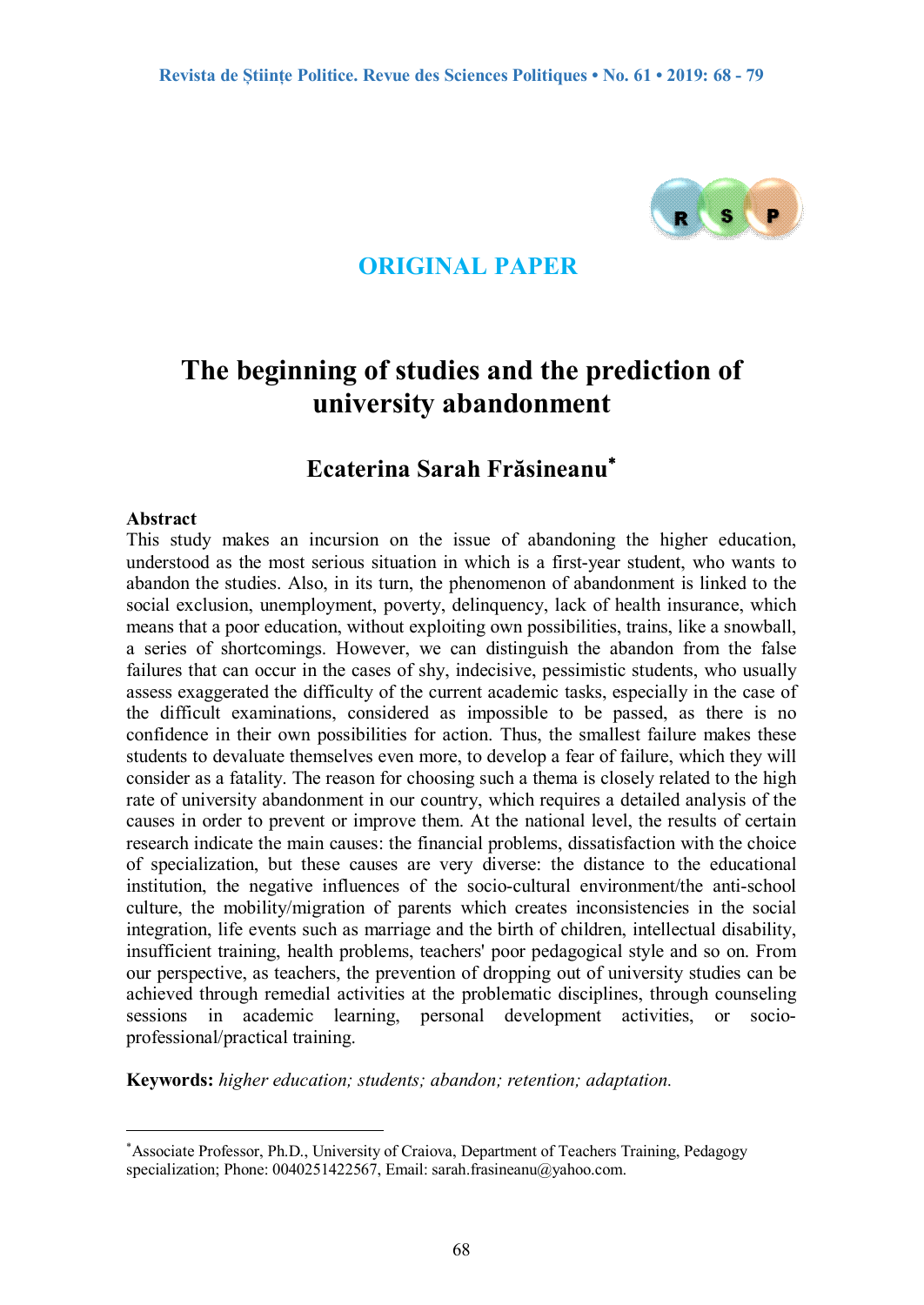#### **The specific of the higher education**

In Romania, the higher education is a tertiary education (ISCED 6), and its specificity is given by objectives, contents, methodologies and assessment modalities different from the other stages of education, compared to the previous education cycle, the high school education. In the higher education, the pursued aims of advanced specialization impose new standards that require a considerable learning effort from the students.

The disciplines and the contents of learning are very close to the pure science, being heavily theorized. Identifying those methods and means in order to attract more students in the learning activity remains a challenge for their teachers (Sava and others, 2015). At the same time, in order to adapt to the way in which the higher education is conducted, in particular to the summative assessment, through exams, the students need to restructure and make more efficient their strategies, learning styles, to self-organize themselves so that they can learn deeply, thorough and not superficial, in assault.

An important factor in adapting students to the requirements of the study program is attending the courses and seminars, their involvement in learning, the benevolent attitudes promoted. The students' participation in activities ensures a familiarity with the elements to be learned: a initial learning, as a result of the interactions with the discipline, the means of education, teachers, colleagues, which provide the basis for the academic success, by knowing of criteria/requirements/teaching style.

By their specificity, the learners who are in a low-frequency education, are engaged in the professional and family life and do not have time for learning, this being unsystematic. However, it is possible, especially if they are adults, to be more determined than young learners, by a professional motivation, to have a richer experience, to experience the social affirmation and the confrontation with others, to be concerned about the practical utility of what they learn, to be critical about the quality of the training they get, to be more independent in their approaches, which are some of the advantages that need to be taken into account when we know them and interact with them.

#### **What is the abandonment of the university studies?**

The abandonment means giving up the studies, but it does not occur instantly, it is announced by a series of the pre-emergent phenomena: the non-attendance at school/the absenteeism, the isolation from colleagues, low/at limit graduation or the repeatability, the temporary abandonment of the studies. Traditionally, the attribution or existence of the decision to abandon the studies of the learner, as an independent and definitive decision, corresponds to the drop-out, and a more modern perspective also draws the attention to the "expelled students": the push-out phenomenon.

In the pre-university education, from a legal point of view, the abandonment means that the students do not attend the school for two consecutive years. From a statistical point of view, the dropout rate is established as a percentage ratio between the number of the students enrolled and the number of the graduates.

Although it is considered to be a manifestation of the scholar failure, we should, however, distinguish the abandonment of the studies from the situations of false failures. There are cases where the timid, indecisive, pessimistic people usually over assess the difficulty of the current academic tasks, considering them as impossible to be passed,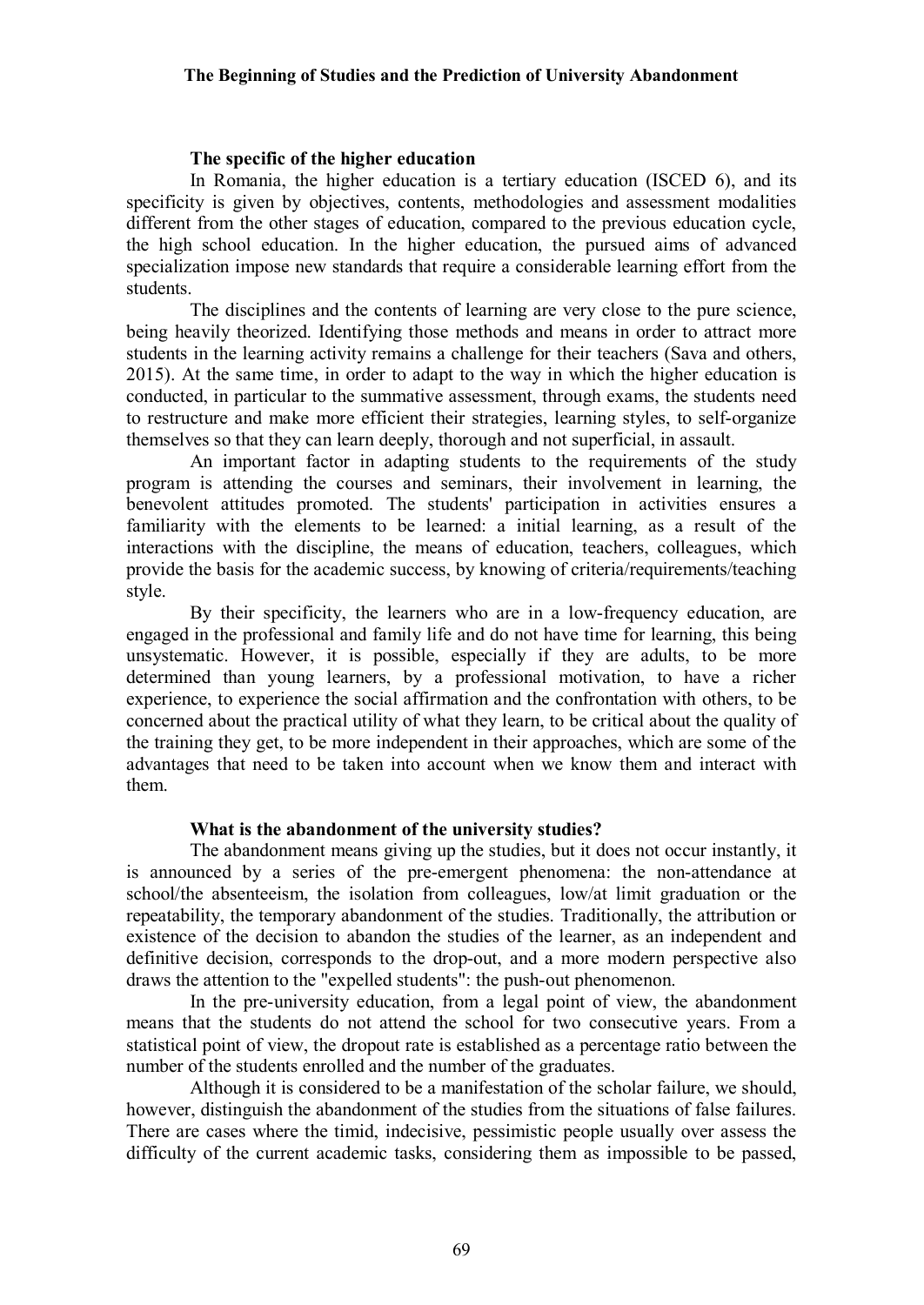because they do not trust their own means of action. The smallest recorded failure leads them to devalue themselves even more, to develop a fear of failure, which they will consider as a fatality.

Also, due to the practice of some students to enroll in more specializations in the first year, for the admission safety or to have options to choose what they are testing, from a numerical point of view, we can mistakenly catalog these cases as abandon.

The phenomenon of dropout (or disinsertion) was analyzed by many authors: Tinto, 2006; Moseley and Mead, 2008; Dekker, 2009, 2010; Demetriou and Schmitz-Scibouski, 2011; Delen, 2011; Raisman, Thammasici and others, 2014 (cited by Aulk and others, 2017).

The abandonment is the most serious situation in which a pupil/student can be found, but the more serious is whether or not the society accepts or is indifferent to this phenomenon. The severity of the situation is given by the interdependence of the abandonment with the precarious education, social exclusion, unemployment, poverty, delinquency, lack of health insurances, which in their turn are generative. Those who abandon the school are not re-accepted later to the same educational institution and are not enrolled in an alternate schooling program. The short-term and long-term effects are negative: the students do not get a qualification, they have an insufficient training, they are under the unemployment spectrum, they have low incomes, invested training resources are lost, and socially, there may be blaming.

The importance of preventing or remedying the university abandonment is also given by treating or reporting it in the educational policy documents. The European Commission recommends widening the access to the higher education by drawing attention to "the social responsibility in helping students to reduce the psychological, financial and/or emotional risks of not completing their studies (...). The students retention can be considered as a key indicator of the performance of superior education systems." (European Commission, 2014:10).

At national level, in mass media, empirical studies indicate that Romania is among the countries with the most pupils and students in Europe who abandon the school. In the case of the pre-university education, in spite of the improvement programs, there is a percent of 20% on school drop-outs. In the case of the university education, the non-binding nature of the studies creates very high abandon rates. The National Alliance of Students Organizations in Romania (2014) showed that only 61% of the students enrolled in the first year completed their undergraduate studies, one of the most common reasons for the university abandonment being the lack of financial resources.

At European level, the countries where the success of studies is low are Bulgaria, Cyprus, Iceland, Lithuania, Slovakia and Turkey, and examples of good practice are given by countries such as Denmark, England, Estonia, Finland, Belgium, France, Greece, Hungary, Italy, the former Yugoslav Republic of Macedonia, Malta, Netherlands, Norway, Serbia, Slovenia, Sweden (European Commission, 2015: 7).

#### **Etiology of abandonment**

Referring to the quality of the Romanian higher education, Păunescu and others (2011: 44) observed that the main criteria that dominated the classical higher education, meaning the selective and elitist criteria, were replaced by the increase in the participation in the higher education and, in our opinion, this trend may be an explanation for which some students of the first year abandon their university studies.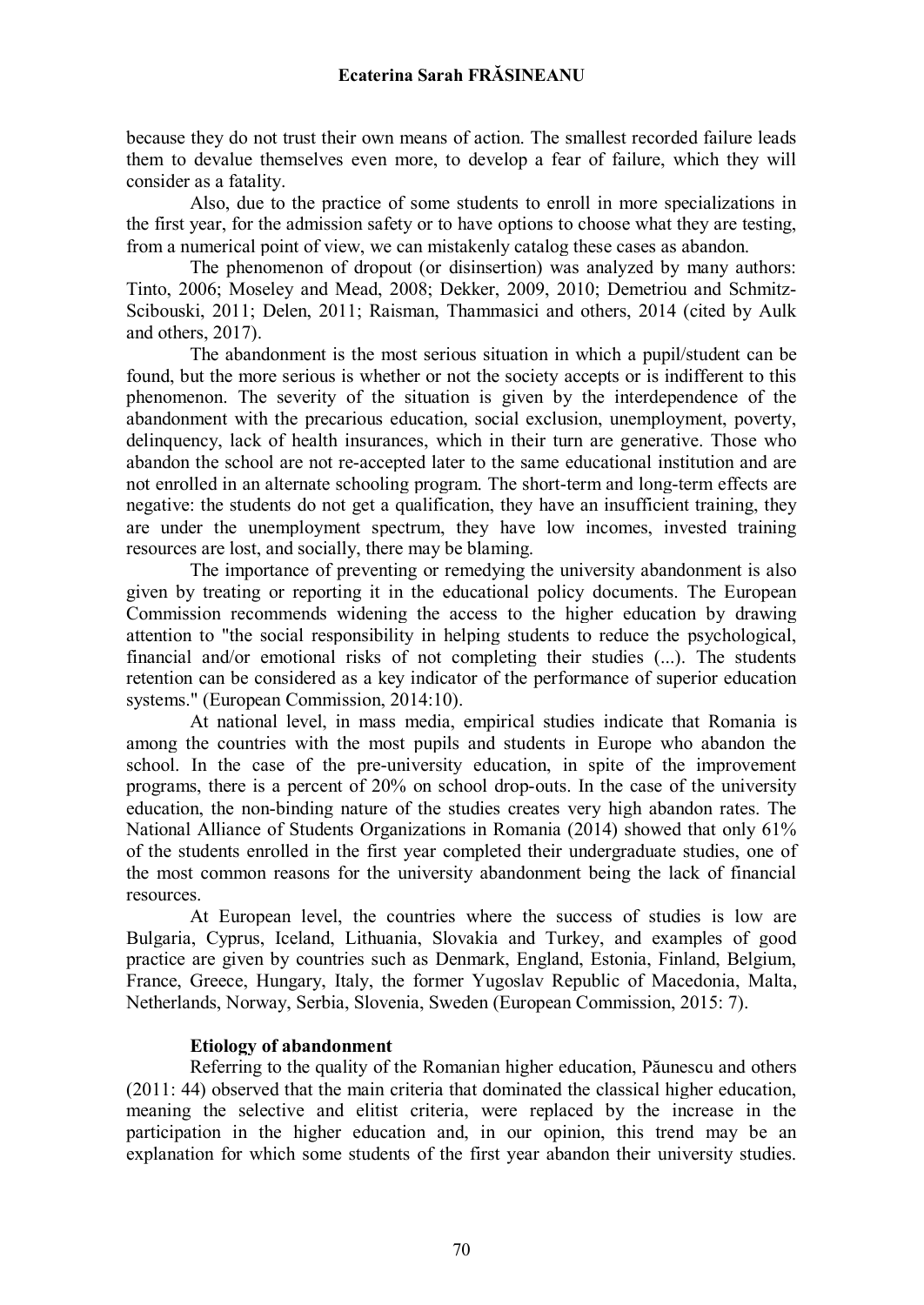Their adaptive difficulties include the difficulty to keep up with the specifics of higher education as a volume and pace of instruction, which requires the awareness of the teachers teaching these students, the intervention to support them, in order to avoid the demotivation.

Citing Jordan and others, 1994, Watt and Roessingh, 1994, Doll and others (2013: 2) report why students abandon: they can be pushed, pulled, or fall out of school: students are pushed out when adverse situations within the school environment lead to consequences, ultimately resulting in dropout; students can be pulled out when factors inside the student divert them from completing school; we talk about falling out of school, when a student does not show significant academic progress in schoolwork and becomes apathetic or even disillusioned with the school completion.

The approach to the abandonment concerns not only the educational domain, but also the sociological one, and some authors such as Rumberger, Dornbusch, Ghatak, Poulos and Ritter (1990), Ensminger and Slusarcik (1992), Jenkins (1992), Alexander, Entwisle and Horsey 1997), Russell (2000) (cited by Olah, 2009) analyzed the causality of abandonment. Thus, a number of predictors of the abandonment were established: the poverty, race, parental non-involvement in the school life, parents' level of education, aggressive behavior of the pupil. The studies carried out mainly referred to the situation of the public schools, especially those in the less-favored areas.

Aulk and others (2017: 17) considered that "The students who dropped out (…) were defined as those students who did not complete at least one undergraduate degree within six calendar years of the first enrollment", and the factors influencing this trend, experimentally established, are very diverse: specialization, age, whether the students are or not at the first enrollment, the session in which they enrolled (summer, autumn).

The causes of abandonment may be cognitive or non-cognitive, both of them being important. Also, another way of identifying and structuring the intervening factors includes the external-internal dimension. Thus, as external factors, socially-objective, the cause the decision to abandon the studies is the physical environment represented by the geographic isolation. Also, external factors are the precarious socio-cultural environment, the disorganized and non-supportive family environment, the mobility/migration of parents, which creates superficial/inconstant adaptation, marriage or professional integration, imposing other existential priorities, extra-family group, friends who have antisocial aspirations, a anti-school, anti-work anti-discipline culture, poor pedagogical style, obsolete teaching, assessment errors, inadequate relationship of teachers with their students. Many of the external causes are related to the socioeconomic context: low financial resources or disadvantaged environments have an effect on motivation, beliefs, the ideal of life of the young people.

The students values can be related to the types that Schwartz (2006) enumerated as personal values: Power, Achievement, Hedonism, Stimulation, Self-direction, Universalism, Benevolence, Tradition, Conformity, Security. It is interesting to determine whether the propensity towards certain material values is a predictor of abandoning the studies because some national studies indicate the lack of money as the main cause (Pricopie and others, 2011: 65). A model of the predictive factors of the abandonment (idem: 67) includes: the family income (the students coming from the lowincome families are 58% more likely to abandon than the students coming from the high income families), evaluation scores in the session (students with small, medium grades are more prone to the abandonment), plus the presence of materialistic values, compared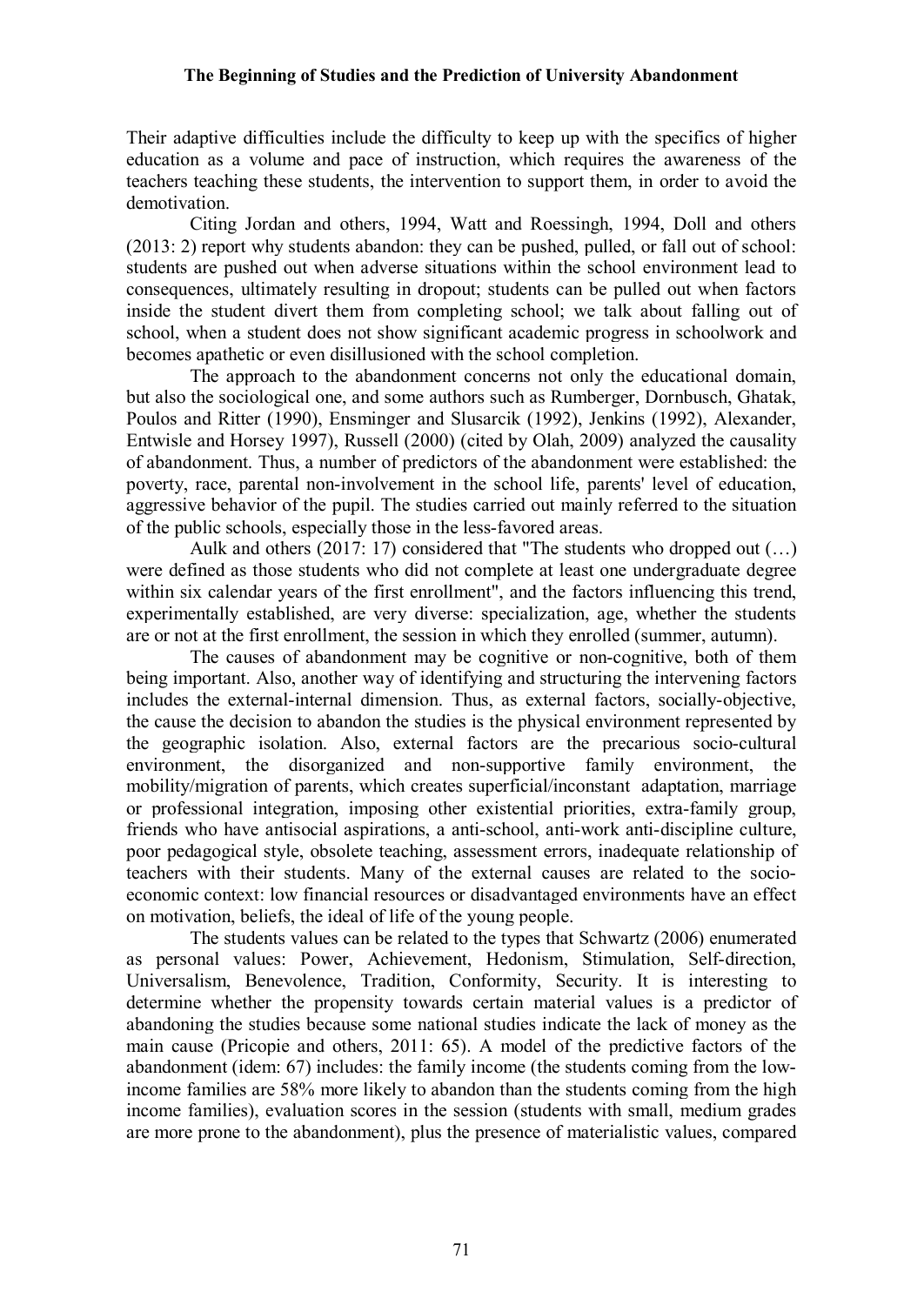to the case when the students choose other values related to their intellectual-spiritual training.

From this point of view, we appreciate that the study of the determinants of abandoning the university studies must be done carefully, depending on the national specificity, but also according to the concrete context of each university, fact confirmed also by Rothman (2001: 67), is important to choosing an appropriate design for the analysis of school data, especially when data are collected as part of an educational system's administrative collection.

In Europe, during the 1970s, sociologists approached the issue of the "global crisis of education" (Coombs, 1968) from conflictual positions. The crisis of the education has been linked to the inability of the education and training systems to help all people to value their resources. The main reproach to the education systems was that they constitute a factor in reproducing certain power reports existing in society by discriminating the access to the high culture of the children coming from the socialculture disadvantaged environments. The school can not ensure equal opportunities, by favoring access to a higher education only to children from the social classes with a leading role in society. Through complicated systems of conditional access to higher education, exploiting the inequality in the distribution of the linguistic and cultural codes that promote success, the education leads to a reproduction of the existing power relations in society. The equal opportunities refer to the fact that the human beings are free to develop their personal capacities and to choose without limitations imposed by strict roles, being pursued for humanitarian, ethical, social, economic, political, legal reasons. Raymond Boudon (1973) showed that the educational system and the choices that pupils make repeatedly can lead to inequality of the chances. For example, rural origin creates an inequality in the opportunities for the personal development/non-formal education/leisure, as well as for support or guidance chances, parental monitoring during studies. In this case, the work activities become competitive for learning ones. The existence of some reasons for social discrimination (such as Roma membership) may be an impediment to further studies through the additional effort required to integrate into the community.

The internal factors of abandoning the studies include the general health status, which, if unfavorable, biologically conditions the learning success, but also the psychological factors, regarding the poor functioning of the intellect, the insufficient mobilization of motivation, attention, will, affectivity, malfunctioning in the manifestation of the personality components: temperament, character, aptitudes.

The individual affective issues, such as the anxiety for school, for teachers, emerging from some conflicts, create an avoidable behavior. The same happens in the case of certain psycho-nervous determinations such as hyper-excitability, emotional imbalance, depression, and so on. From a behavioral point of view, they are destructive, if they are virulent: the originality crisis/delayed adolescence, aggression, delinquency.

Sneyers and De Witte (2015: 7) have shown that the higher admission standards reduce the abandonment rate. Correlatively, the mediocre school results in the preuniversity cycle often generate a low motivation for the academic learning. Also in this category, related to the insufficient training level is the lack of psychological training, the low capacity to respond to the requirements of the academic environment due to the differences from the previous cycle. The students (especially those of the first year) face difficulties in organizing their own activities and do not have adequate intellectual work strategies, which in most cases comes from a behavior perpetuated from high school.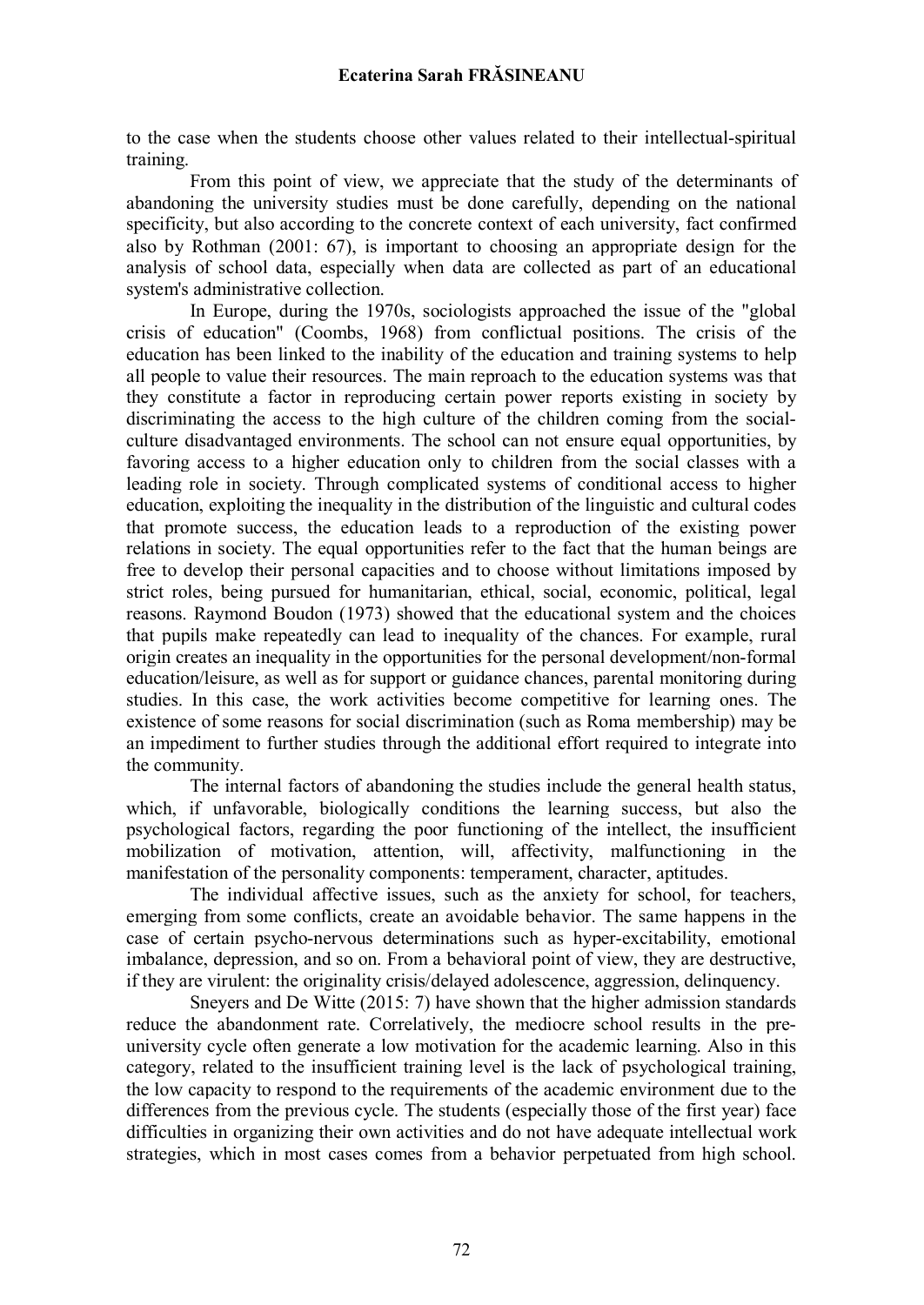Many of them have little confidence in the role of completing a university course, in finding a job or in obtaining material or moral benefits.

From the point of view of predictive research, some contributions point to arborescence explanatory patterns and establish a strong correlation with personal factors such as the illness or educational factors, consisting of learning difficulties, difficult courses or institutional factors relating to the university campus environment (Rai, 2014).

At a personal level, the academic learning is often hampered by the lack of: the necessary skills, exercise, basic knowledge, learning techniques; by insufficient motivation, accountability, focus or voluntary support; poorly defined interests or professional orientation; negative learning experiences; not attending courses; by inappropriate material conditions; by the lack of planning and organizing competencies for the learning activities, by a wrong self-evaluation and the avoidance reactions, refusal to learn (Frăsineanu, 2012).

#### **Knowing students and investigating the risk of abandoning studies during the first year of the license**

According to a pilot survey conducted at the West University of Timișoara, Sava and others (2015: 5) showed that "The failure to meet the reasons and expectations, the unrealistic expectations and their lack of clarity, specificity, the emotional training and the poor academic abilities, the adaptive (s) difficulties and the marginalization from the academic process cause abandonment of the students". In 2016, The Transylvania University of Braşov used a questionnaire to monitor the academic abandon rate. An own questionnaire, pre-tested on students from the University of Craiova, could be helpful in determining early the risk of dropping out of university studies, but it is also an easily applicable tool, so that the teacher and the students themselves to be better acquainted with the educational needs , respecting the principle of student centered academic education.

The structure of the questionnaire is presented below, and the utility of such a tool is related to the knowledge of the causes and the action on them, also other authors considering tracking and monitoring of students aims to reduce the number of students who drift away, especially in their first year (Quinn, 2013).

Questionnaire for the prevention of academic abandonment

 This questionnaire is designed to know and improve the factors associated with the interruption or abandonment of studies for the first year students, in the second semester. Please respond honestly to your questions and we assure you that your data will be used exclusively for statistical reporting, being useful in preventing this phenomenon. Some questions allow more variants of answers, which you may to choose or detail.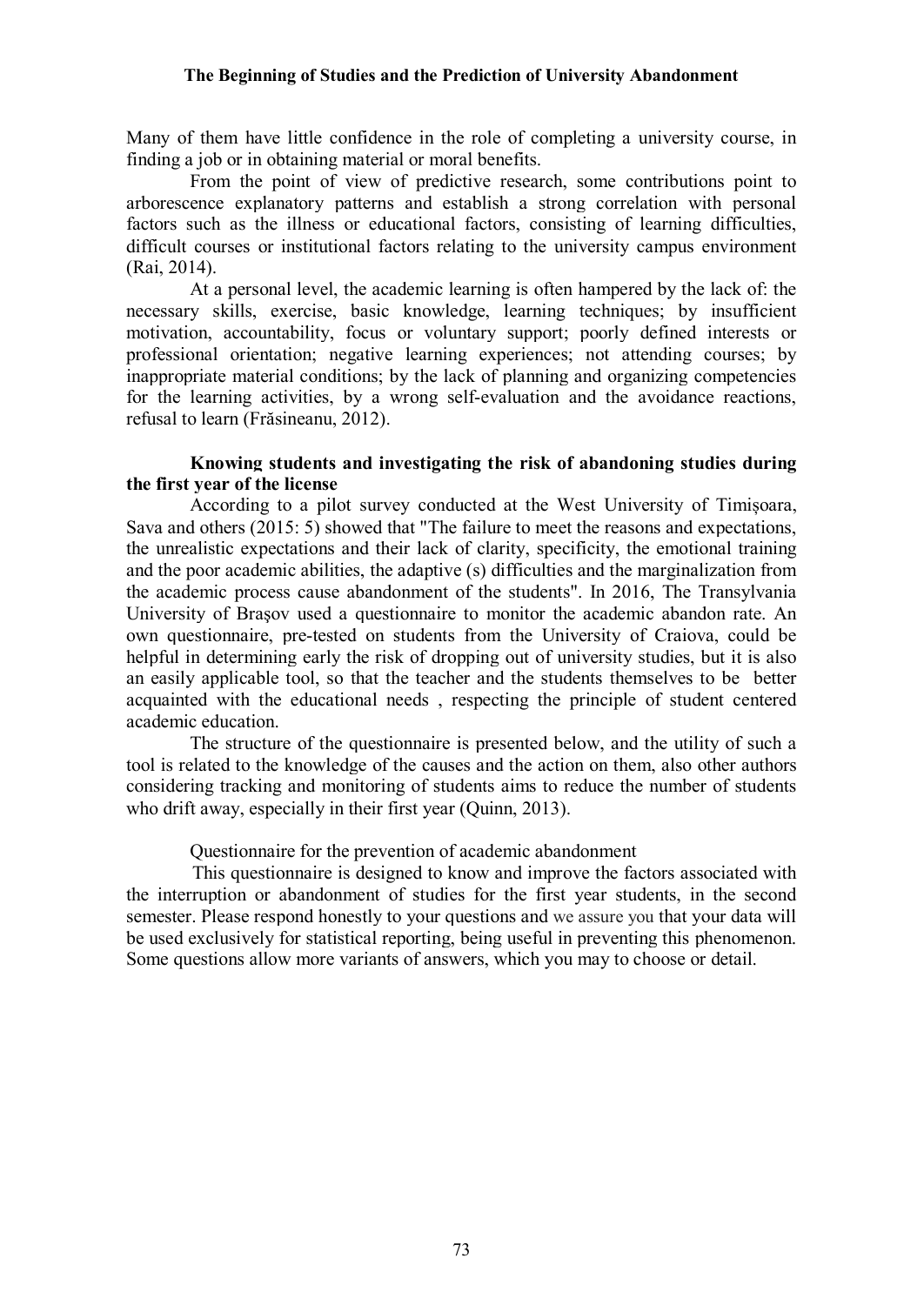A. Facts:

1. Academic year .........

2. Initials of the first and last name

...............

3.Gender

a) Female

b) Male

4. Age ..................

5. Faculty: .......................

6.Specialization/ Program of Studies: ....................

7. Educational format:

a) Frequency education

b) Reduced frequency

8. Type of studies:

a) Budget

b) With study fee

B. Questions:

9.Domicile a) In the urban environment b) In rural areas 10. Current residence area: a) Home b) Campus c) With rent d) Other situation (to be specified)…………. 11. Type of admission to university: a) Based on a file b) Exam 12. Nationality: ....................... 13.Marital status: a) Married

b) Unmarried

1. Please indicate which of the following variants corresponds to your current professional situation:

a) Hired

b) Self-employed/Entrepreneur

c) Inactive person on the labor market

d) Unemployed

2. You assess that your family's income is:

a) Very good

b) Good

c) Average

d) Low

e) Very low and not at all

3. Please indicate, by making a circle the appropriate answer, which of the following variants corresponds to your current study situation. So far, within the university:

a) You have been enrolled in a single study program (the one mentioned above).

b) You are a graduate of a university degree program.

c) You have previously been enrolled in a degree program, but have not graduated.

4. Who do you think is the main support factor for continuing university studies in your case?

a) Family

b) Teachers

c) Entourage, friends

d) Other students, colleagues

e) Other situation (to be specified) ....................

5. Being a student and graduating then from the university is, for you:

a) Very important

b) Important

c) Little important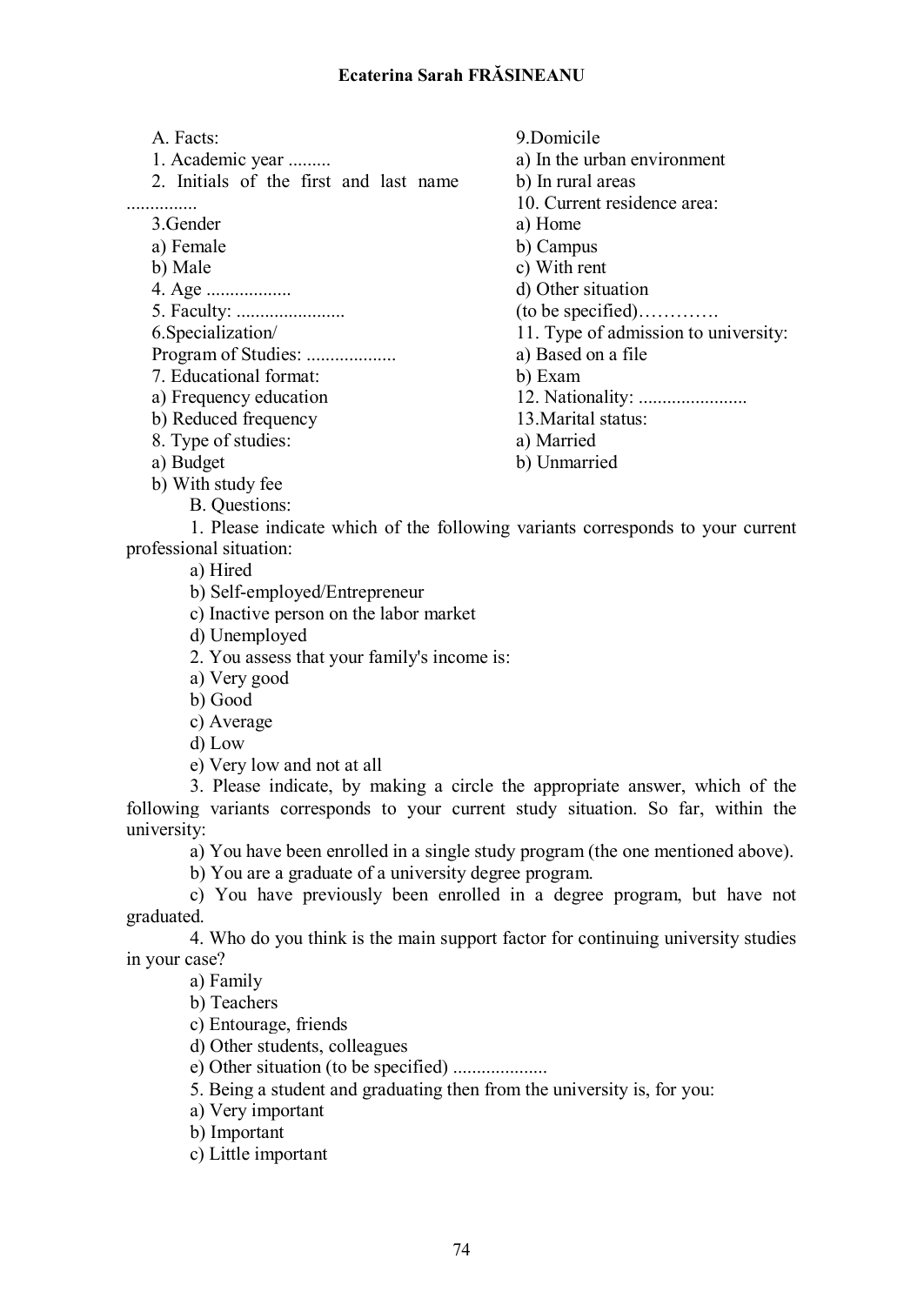d) Not at all important

e) I do not know

6. In the following academic year, you intend to:

a) Continue your studies

b) Do not continue your studies

c) Enroll in another study program

d) Continue your studies abroad

e) Other (to be specified) ..................

7. If you are considering to abandon the studies, please indicate which of the following reasons would clearly make you make this decision:

a) Not applicable

b) Low chances of finding a job

c) The quality of the study program does not meet your expectations

d) Teachers do not teach you according to your requirements

e) The content of the education disciplines does not meet your expectations

f) The educational conditions do not meet your expectations

g) Lack of usefulness of what you need to learn

h) Your financial resources are limited and you can not cover your tuition costs

i) Your financial resources are limited and you can not cover your personal

expenses

j) The courses timetable or the schedule does not match your wishes

k) The residential environment is far from the university

l) The financial charges/fees outweigh your possibilities

m) The accommodation conditions are unsatisfactory

n) The cultural-academic life does not meet your expectations

o) Deficient human relationships

p) Your professional status has changed

q) Your family situation has changed

r) Another reason (to be specified) .................................

8. Your grades average in the first semester was:

- a) Less than 5.00
- b) Between 5.01-6.00
- c) Between 6.01-7.00
- d) Between 7.01-8.00
- e) Between 8.01-9.00
- f) Between 9.01-10.00

9. Make a self-assessment of your degree of involvement or effort in the academic learning!

a) Very much

b) Much

c) Average

d) Little and very little

e) Not at all

10. Make a self-assessment of your attendance at courses and seminars!

a) Very much

b) Much

c) Average

d) Little and very little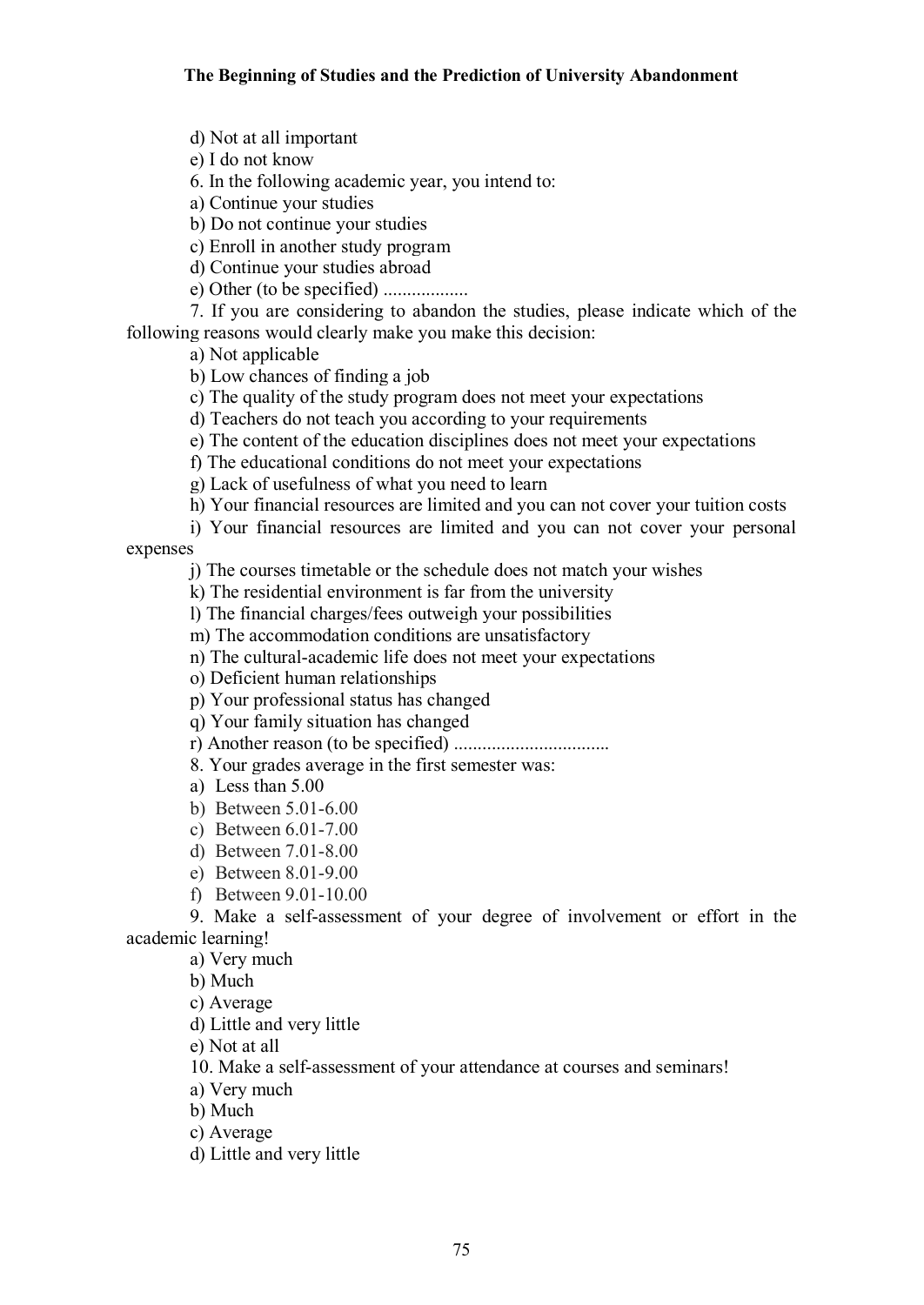e) Not at all

11. In your own case, the main reason for choosing the license specialization

was:

a) Continuing the profile chosen in high school

b) Tradition of the family

c) High chances of enrollment

d) The benefits of the profession

e) External encouragement made by parents/close relatives

f) As an alternative to lack of job

g) Other reason (to be specified) ...................

h) Combined Reasons

12. Do you consider that in order to prevent the abandonment of the university studies, it would be necessary:

a) Common debates teachers-students

b) Remedial courses

c) Psycho-pedagogical counseling sessions

d) School and Professional Orientation Activities

e) Exchanges of experience

f) Other activities (to be specified) ..........

In developing the built tool, we took into account the specificity of the questionnaire survey: tracking/integrating components that correlate with the scholar abandonment and can be real indicators for its prediction in relation to different premises. The facts can provide information about: the gender differences, age, student specialization, education form, impact of the study fees, the change of residence environment, the influence of the admission mode, the nationality, the marital status. The Item 1 refers to the professional integration, which can be an asset, but also involves additional efforts from the student. The Item 2 aims to establish the level of the financial support, correlated with the Item 4, in an attempt to know the moral/motivational support. The Item 3 seeks to identify the existence of some competitive factors for the current activity, in close connection with the motivational dimensions (interests, intentions, motives) investigated by the Items 5, 6, 11. The Item 7 is the core of the questionnaire, in that, the student is required to exclude the risk of abandonment or to select the plausible reasons for it. The Items 8, 9, 10 establish the level of the results achieved by students and the consumed learning effort, the degree of study attendance, as quantitative or qualitative indicators of the learning efficiency. The last item aims to validate anti-abandon measures or solutions. Such a tool can be combined or supplemented with other questions within the focus groups or with individual student conversations.

#### **Solutions to university abandonment**

The students retention, as the positive phenomenon opposed to the abandonment, is the intent of the educational policies in the university education. Thus, for the academic year 2018-2019, the National Council for Statistics and Prognosis of Higher Education in Romania proposed a tuition figure of 62,000 places financed from the state budget for the higher studies, one of the arguments being the evolution of the number of the enrolled students in the first year at the state universities, which has a slightly upward trend in recent years.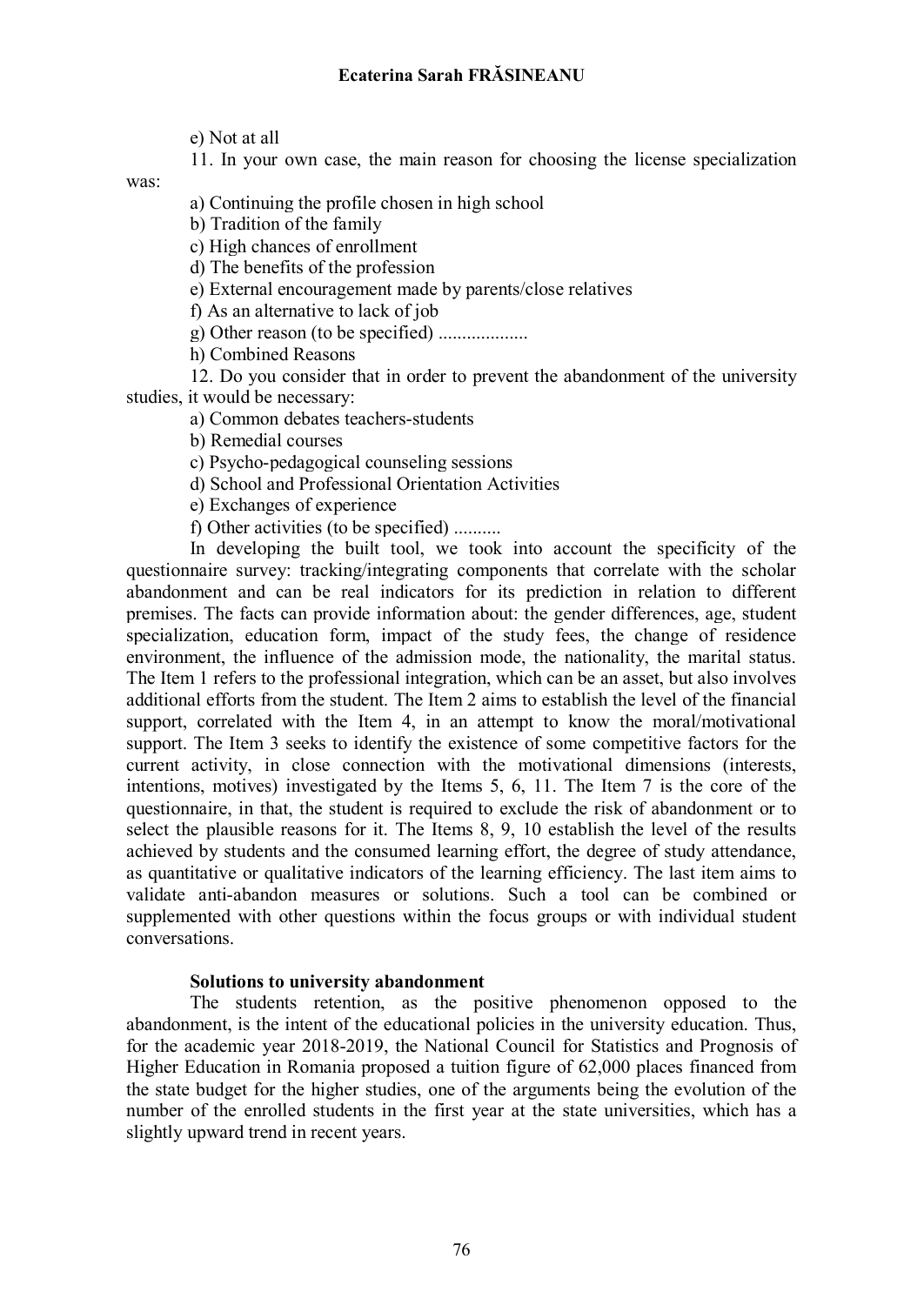In the U.S. education system, there is a number of the facilitating measures for organizing the student learning activity so that they better adapt to the new environment: the Endowment with modern resources such as electronic libraries determines the use of state-of-the-art technologies for obtaining and processing information by students (e.g. e-mail accounts for documenting or presenting different papers); the study program is flexible, with many optional courses (especially in the first period of studies), which gives the student the possibility to choose the courses according to his/her own requirements; at the beginning of the studies there are programs that provide the guidance, assistance, counseling in learning.

From the perspective of teachers, it is important in the academic education, to notice but especially to solve the situation in which sometimes, the students find themselves as being unable to cope with the learning requirements, to feel overwhelmed, because what is required is new, too much, too difficult. Therefore, identifying the specificity of the study area approach is a solution that includes assessing learners' needs and learning styles, guiding them in learning. This is a matter of regulation or feed-back, which should be solved at the initial moments of the training, in which the teacher presents the specifics of the subject matter and along the way, when establishing, by consultation with the students, strategies of teaching/learning/assessment.

The European Commission (2015: 65) identifies our country-specific approach to ensuring the success of studies: financial support for students, Curriculum design, student support services, support for study choices. Other solutions that can be listed are: knowledge of threats and the action on them; personalized intervention programs; applied interactive methods, using the modern means; deleting elitism, meritocracy, in favor of an education correlated with the requirements of the labor market, more pragmatic; interdisciplinary; applying new education, extracurricular education; introducing the admission exam; initiation programs; tutorial; provide personalized support; encourage innovation.

Some solutions are already being applied, for example, in the Romanian Secondary Education Project (ROSE), with reimbursable funding, grants are allocated to universities to reduce the students abandonment. In the ROSE Project (2017-2019), *The Retention of the Philology students with the abandonment risk, integrated solutions* at the University of Craiova, as a project we participate at, the students are involved in: a) remedial activities in those areas where students have had low results; b) guidance and support sessions in order to optimize the academic learning process; c) personal development activities, coaching and building of some important socio-emotional skills, allowing the students to set priorities more easily, to relate more easily, to increase the interest in volunteering and lifelong learning, which will lead to a better quality of their life in the long term; d) activities that familiarize students with the current job requirements and working atmosphere in a professional organization, aiming at socioprofessional training, career counseling and guidance, and entrepreneurship sessions.

We conclude that, through a reflective, proactive, selective, responsible approach, the students can identify the proper resources to improve their outcomes and to get support for the risk of abandonment of the university studies: human resources teachers, themselves, others colleagues, material resources, information and of content, financial resources, procedural resources, space resources, time resources.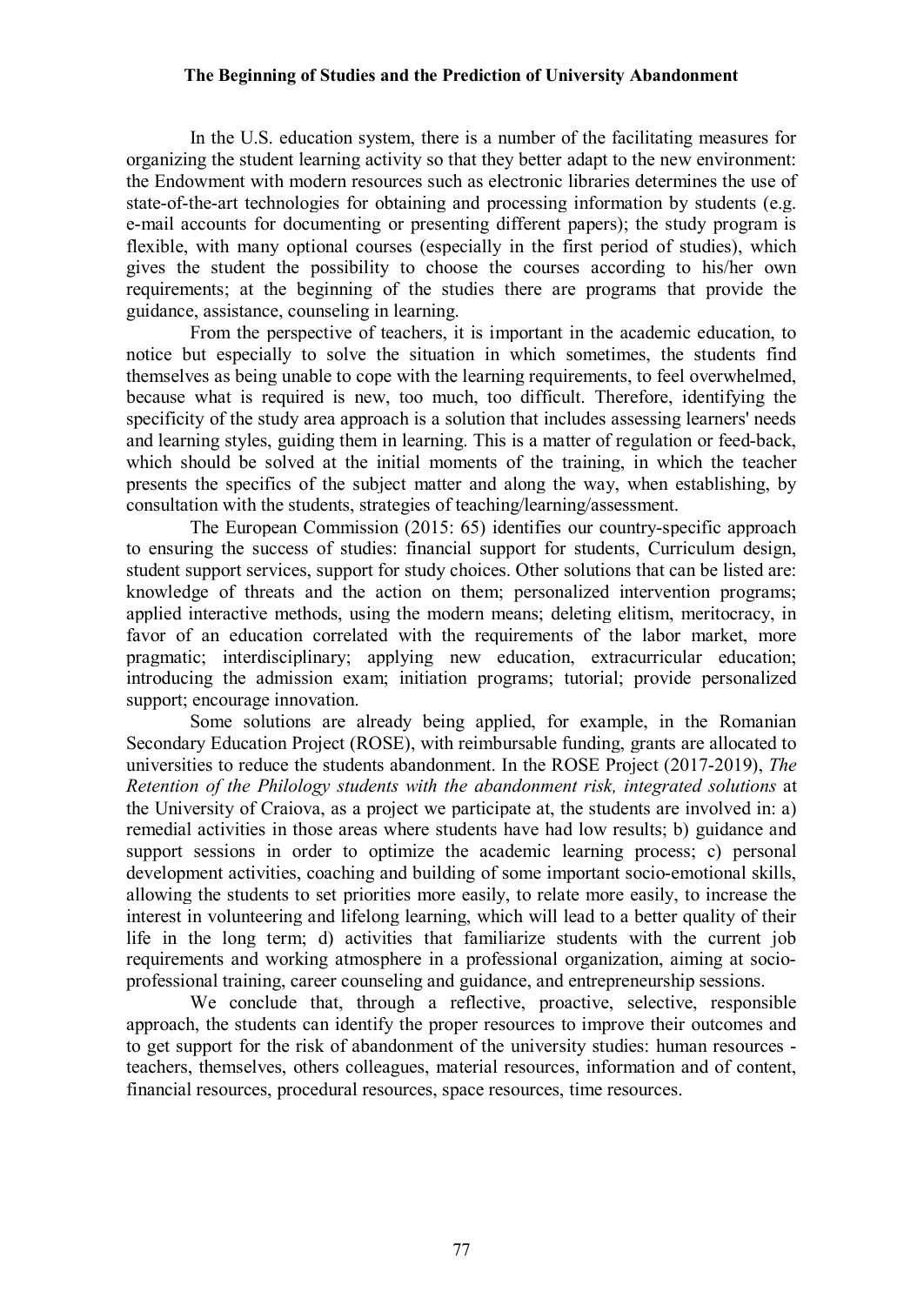#### **References:**

- Alianța Națională a Organizațiilor Studențești din România. (2014). Sistemul de acordare a burselor – Perspectiva ANOSR. Retrieved from: http://www.anosr.ro/wp-content/uploads/2014/03/Perspectiva-ANOSR-privindsistemul-de-acordare-al-burselor.pdf (Accesed on 18.02.2019).
- Aulk, L., Velagoudi, H., Blumenstock, J. & West, J. (2017)*.* Predicting Student Dropout in Higher Education. Retrieved from: https://arxiv.org/pdf/1606.06364.pdf (Accessed on 21.02.2019).
- Boudon, R. (1971). *L'Inégalité des chances*, Paris: Colin.
- Bourdieu, P., Passeron, J. C. (1970). *La reproduction. Éléments pour une théorie du système denseignement,* Paris: Les Edition de Minuit.
- Coombs, P*.* (1968). *La crise mondiale de l'éducation,* Paris: Presses Universitaires de France.
- Doll, J. J., Eslami, Z. & Walters, L. (2013).Understanding Why Students Drop Out of High School, According to Their Own Reports: Are They Pushed or Pulled, or Do They Fall Out? A Comparative Analysis of Seven Nationally Representative Studies. DOI: 0.1177/2158244013503834, 1-15. Retrieved from: https://journals.sagepub.com/doi/full/10.1177/2158244013503834 (Accessed on 04.03. 2019).
- European Commission. (2015). Dropout and Completion in Higher Education in Europe. Retrieved from: https://supporthere.org/sites/default/files/dropout-completionhe en.pdf (Accessed on  $06.03.2019$ )
- Frăsineanu, E. S. (2012). *Învăţarea şi self-managementul învăţării eficiente în mediul universitar*, Craiova: University Publishing House.
- Olah, Ş. (2009). Abandonul școlar în județul Bihor. O abordare calitativă. *Revista Universitară de Sociologie*, Craiova, 1, 69-94.
- Păunescu, M., Vlăsceanu, L., Miroiu, A. (coord.), Florian, B., Voicu, B., Tufiş, C. (2011). *Calitatea învățământului superior din România. O analiză instituțională a tendințelor actuale*, Iași: Polirom Publishing House.
- Pricopie, R., Frunzaru, V., Corbu, N., Ivan, L. & Bârgăoanu, A. (2011). *Acces și echitate în învățământul superior din România. Dialog cu elevii și studenții*, Bucharest: Comunicare.ro Publishing House.
- Quinn, J. (2013). Dropout and completion in higher education and Europe among students from under-represented groups. NESET report.European Commission.
- Rai, S. (2014)*.* Student's Dropout Risk Assessment in Undergraduate. Retrieved from: https://arxiv.org/ftp/arxiv/papers/1405/1405.3727.pdf (Accessed on 21.02.2019).
- Rothman, S. (2001). School Absence and Student Background Absence Factors: A Multilevel Analysis, *International Education Journal*, 2 (1), 59-68.
- Sava, S., Bunoiu, M., Luches, D. & Maliţa, A. (2015). Adaptarea studenților din anul I la viața academică. Retrieved from: http://www.cered.ro/2015/volumconferinta/03\_W2\_Sava\_Bunoiu\_Luches\_Malita\_Adaptarea%20studentilor%20 din%20anul%20I%20la%20viata%20academica (Accessed on 11.03.2019).
- Schwartz, S. H. (2006). Les valeurs de base de la personne: Théorie, mesures et applications [Basic human values: Theory, measurement, and applications]. *Revue française de sociologie,* 42, 249-288.